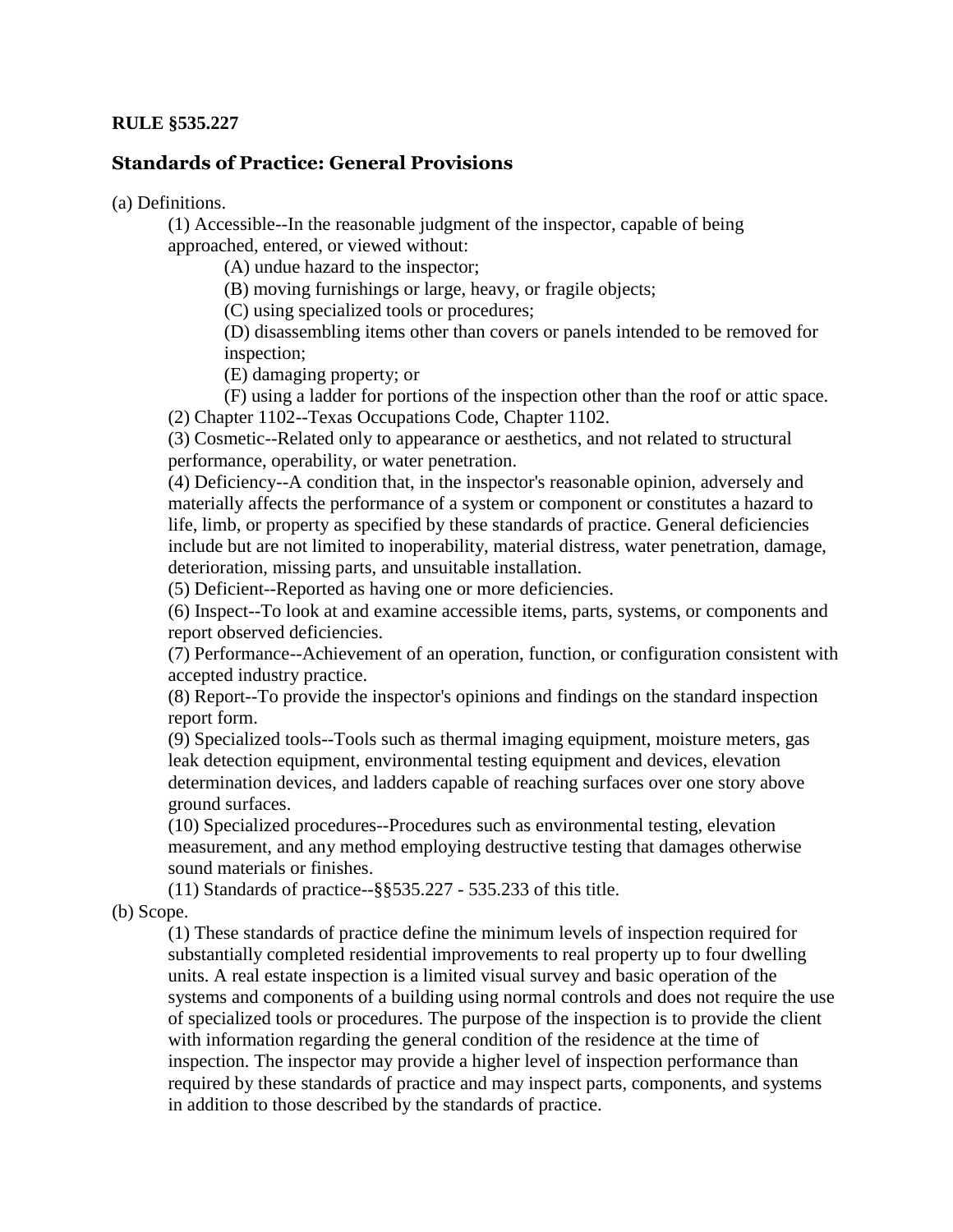(2) General Requirements. The inspector shall:

(A) operate fixed or installed equipment and appliances listed herein in at least one mode with ordinary controls at typical settings;

(B) visually inspect accessible systems or components from near proximity to the systems and components, and from the interior of the attic and crawl spaces; and (C) complete the standard inspection report form as required by §535.222 and §535.223 of this title.

(3) General limitations. The inspector is not required to:

(A) inspect:

(i) items other than those listed herein;

(ii) elevators;

(iii) detached structures, decks, docks, fences, or waterfront structures or equipment;

(iv) anything buried, hidden, latent, or concealed; or

(v) automated or programmable control systems, automatic shut-off, photoelectric sensors, timers, clocks, metering devices, signal lights, lightning arrestor system, remote controls, security or data distribution systems, or solar panels;

(B) report:

(i) past repairs that appear to be effective and workmanlike;

(ii) cosmetic or aesthetic conditions; or

(iii) wear and tear from ordinary use;

## (C) determine:

(i) insurability, warrantability, suitability, adequacy, capacity, reliability, marketability, operating costs, recalls, counterfeit products, life expectancy, age, energy efficiency, vapor barriers, thermostatic operation, code compliance, utility sources, or manufacturer or regulatory requirements except as specifically required by these standards; (ii) the presence or absence of pests, termites, or other wood-destroying

insects or organisms;

(iii) the presence, absence, or risk of asbestos, lead-based paint, mold, mildew, or any other environmental hazard, environmental pathogen, carcinogen, toxin, mycotoxin, pollutant, fungal presence or activity, or poison; or

(iv) types of wood or preservative treatment and fastener compatibility; (D) anticipate future events or conditions, including but not limited to:

(i) decay, deterioration, or damage that may occur after the inspection; (ii) deficiencies from abuse, misuse or lack of use,

(iii) changes in performance of any part, component, or system due to changes in use or occupancy;

(iv) the consequences of the inspection or its effects on current or future buyers and sellers;

(v) common household accidents, personal injury, or death;

(vi) the presence of water penetration(s); or

(vii) future performance of any item;